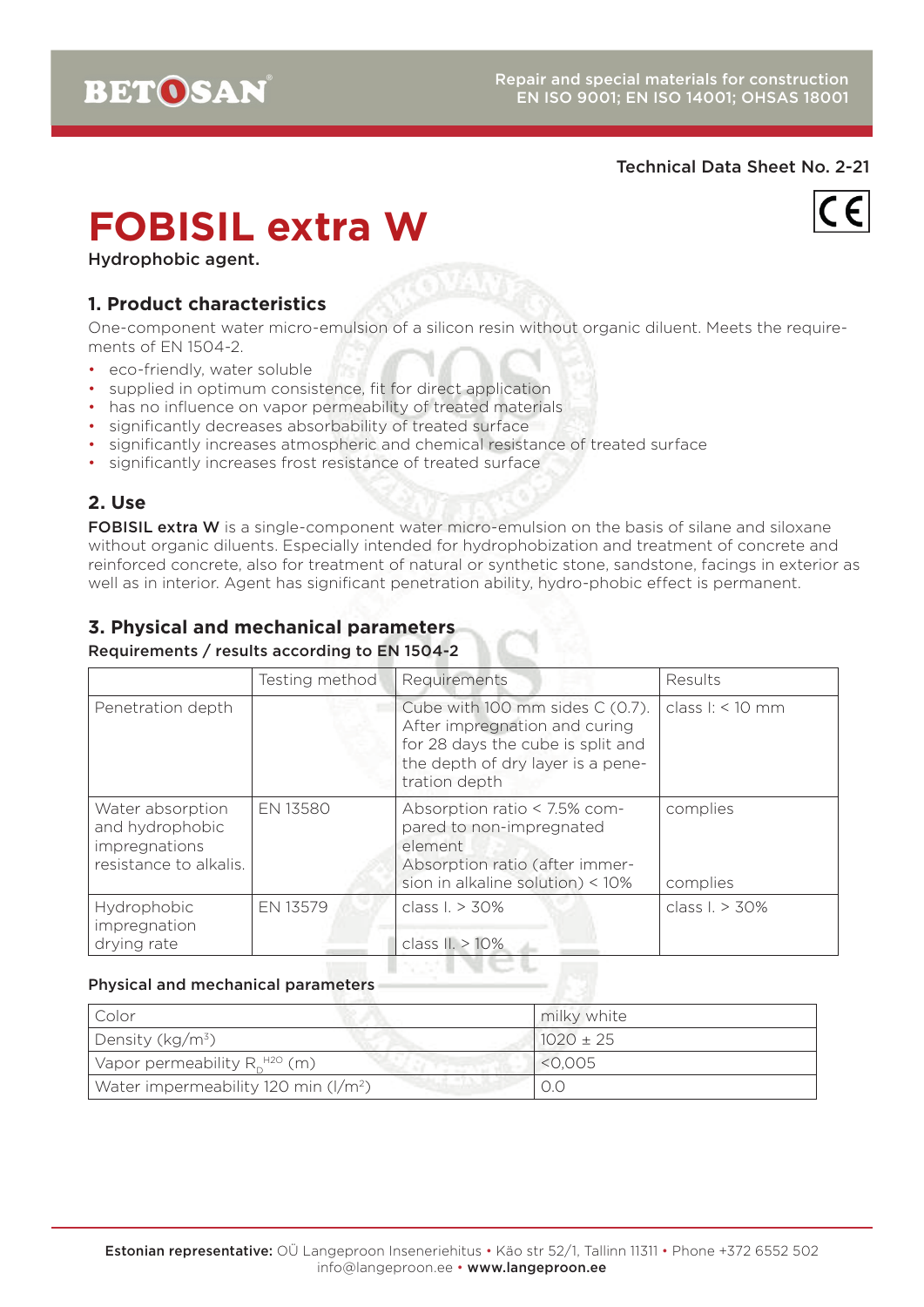## Technical Data Sheet No. 2-21

## **4. Test certificates**

Meets the requirements of EN 1504-2, annex ZA and TP RSD Sec. 31. and TP SSBK III. Initial tests types according to EN 1504-2, Protocol No. 010-017161 issued by TZÚS Praha Supervision of the quality system, EMS and OHSAS is carried out by Notified Body No. 1020.

#### **5. Instruction for preparation and application**

Base preparation: Surface must be clean, dry and dust free (dust must be removed by an industrial vacuum cleaner).

Application of solution: The solution is applied by spraying or by a roller or, possibly, a brush usually in two layers, in the amount which the treated surface is able to absorb. The goal is not to create a coat on top of the surface, rather penetration of the agent into the maximum depth. Second layer should be applied onto moist first layer (moist to moist), the first layer should not dry out. Treated surface must be protected from rain and direct sunlight for at least 6 hours. In case of rain the treated surface should be covered.

Neither **temperature of the base** nor temperature of ambient air shall be below  $+5$  °C and above + 30 °C. At the temperatures higher than +25ºC the diluent evaporates quicker and therefore the ability of penetration to the deeper parts of the surface is lower. Tools and equipment can be cleaned with water.

## **6. Specific consumption**

The spreading capacity (specific consumption) of the FOBISIL extra W amounts depending on the absorbability of the surface to  $0.04 \div 0.25$  l/m<sup>2</sup>.

## **7. Packing and storage**

FOBISIL extra W is supplied in PE buckets of 10 kg weight or cans of 1.0 kg weight. The shelf life in undamaged original packing is 24 months. FOBISIL extra W must be protected against frost and stored at temperatures above +5 °C.

## **8. Health protection at work**

Follow the instructions on the container and at the safety list. When working with FOBISIL extra W the appropriate protective aids should be worn. It is not allowed to eat, drink or smoke. When working in the interior the proper ventilation must be ensured.

Issued MSDS meets the requirements of EC-Regulation 1907/2006, Article 31.

Because the product meets the criteria for classification as hazardous, it is necessary to provide the recipient or carriers with MSDS.

In countries where regulation REACH (para. 33.1): EU regulation on chemicals and their safe use (REACH: EC 1907/2006) is valid, professional users and distributors must be provided with following information automatically and without request: This product is subject to Regulation (EC) No. 1907/2006 (REACH). It does not contain any substances that could be released from product under normal or reasonably foreseeable conditions of use.

Therefore, there are no registration requirements for substances in articles within the meaning of. Article 7.1 of the Regulation. Based on our current knowledge, this product does not contain SVHC (substances of very high concern) from candidate list published by the European Chemicals Agency in concentrations above 0.1% (w/w).